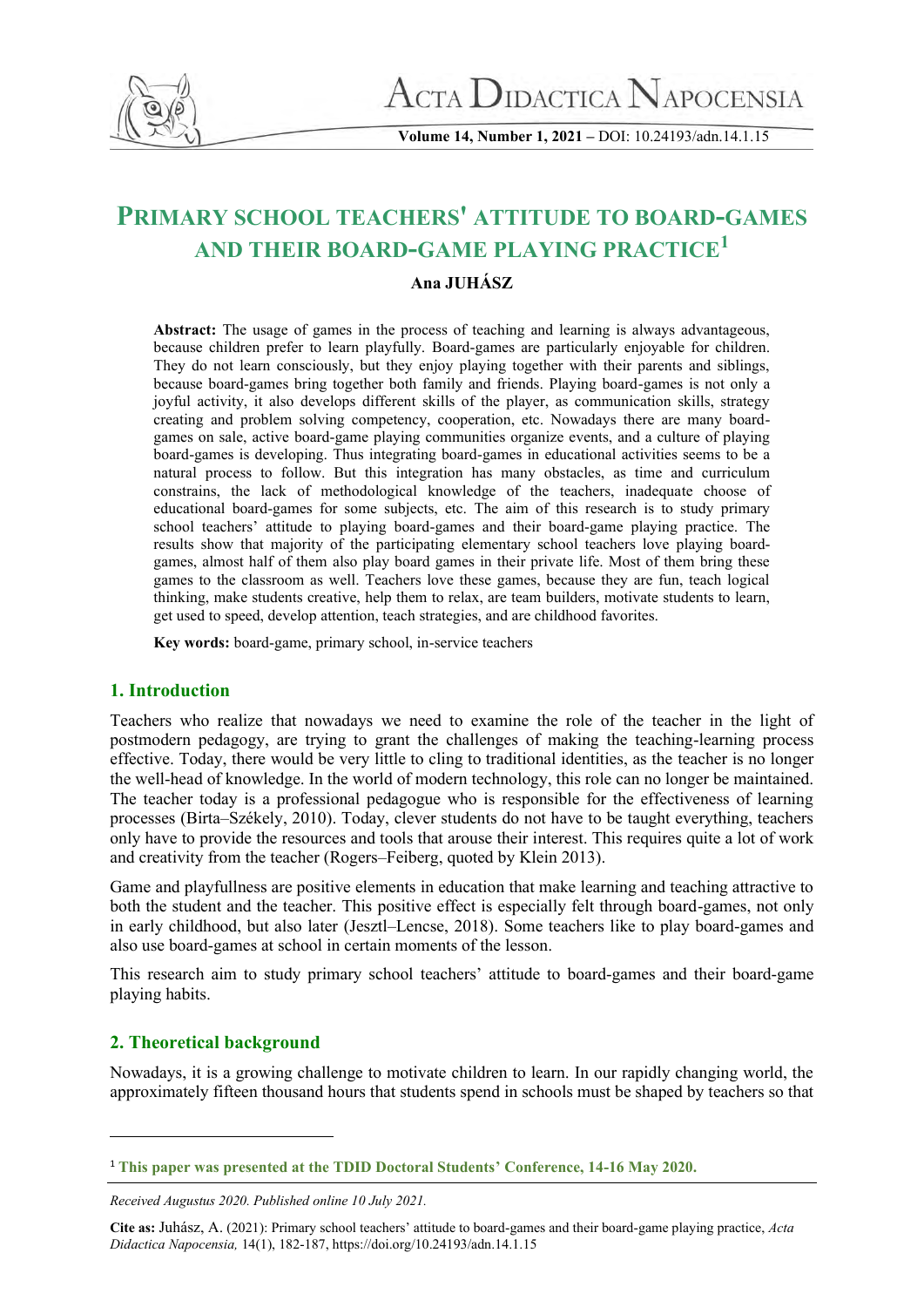future adults could succeed in life and realize themselves (Rogers, quoted by Klein 2013). We need to bring something into the teaching-learning process that can capture children's attention in the world of technology and arouse their interest in learning.

For children, game has always been the most natural medium where they felt home. Learning by playing is the most attractive form of learning for children. The teacher must pay attention not only to the communication of thoughts, but also to the colors, sounds and shapeable forms that give children more joy and more experiences (Winkler, 2003). Perhaps civilization has also brought the fact that children no longer play enough (Neill, 2005). Games help children to communicate, to get to know their own environment and culture (Stark, 2010). But if a child loses his ability to play, he dies in spirit and means danger to the other children he comes in contact with (Neill, 2005).

There is need for teachers who like to play, are flexible and participate as partners in the educational process. Teachers who manifest integrative behavior treat students as partners and influence them indirectly. (Balog, 2006) Board-game pedagogy can be a useful tool for the indirect influence of the children, which can be bought, made and it is possible to choose out of games that provide a greater game-experience, according to their pedagogical goals (Jesztl–Lencse, 2018). In addition, playing board-games involves speaking and acting in the same time, and the simultaneous nature of these two activities while playing board-game provides a possibility to remember the learned content, because children remember ,,90% of what they say and do" (Dale E., referred by Huang & Levinson, 2012).

The teacher should avoid direct control from the background, his presence as a partner or player is more recommended. From the player's position, he has the opportunity to shape the situations with his behavior and decisions. As a professional, he should provide games in a way that lets the children to choose games for themselves according to their interests and level of knowledge (Jesztl–Lencse, 2016). The teacher can influence the process indirectly, for example, by putting available games that correspond to the goals (Lencse, 2013).

Board-game pedagogy is a pedagogical method that supports the natural development of a person's playfulness and thus of the personality in general by teaching board games, which uses the most appropriate board games to promote the development of a personality, community and situation (Aczél, 2015).

Board-games develop key competencies. "A growing body of research proves that properly designed team-based board games not only inspire learning, they encourage communication, collaboration and risk taking." (Treher, 2011, 4.) There are board-games that are designed to entertain and still can be included in class and in the teaching process of different subjects, but some board-games are designed particularly for teaching goals. It plays a major role in the development of mother tongue communication, text comprehension, reading, word comprehension, use of synonyms, etc. Games recommended for this purpose are Citadella, Tabu, and Mizéria. For teaching new words to the students in a foreign language, the game Guess Who is the suitable game (Fejes, Lencse & Szűcs, 2016) or the game Relax which is designed by the author to teach Romanian words to the minority children who live in Romania (Juhász, 2020). Board-games also develop mathematical competencies, as in many games it is essential to practice basic operations. Such games are Carcassone, No Grace or For Sale (Fejes, Lencse & Szűcs, 2016). Zoo, Amusement park and Magic castle are games which proved to be useful in developing mental calculation skills (Zsoldos–Marchis, 2019). Board-games can also be incorporated very well into the development of science competencies, for example with the game called Fauna. Board games develop social competencies, entrepreneurial competencies, but also stimulate artistic awareness and effective, independent learning (Fejes, Lencse & Szűcs, 2016).

# **3. Methodology**

The research was conducted among primary school teachers teaching in Hungarian classes from Romania, between November and December 2019.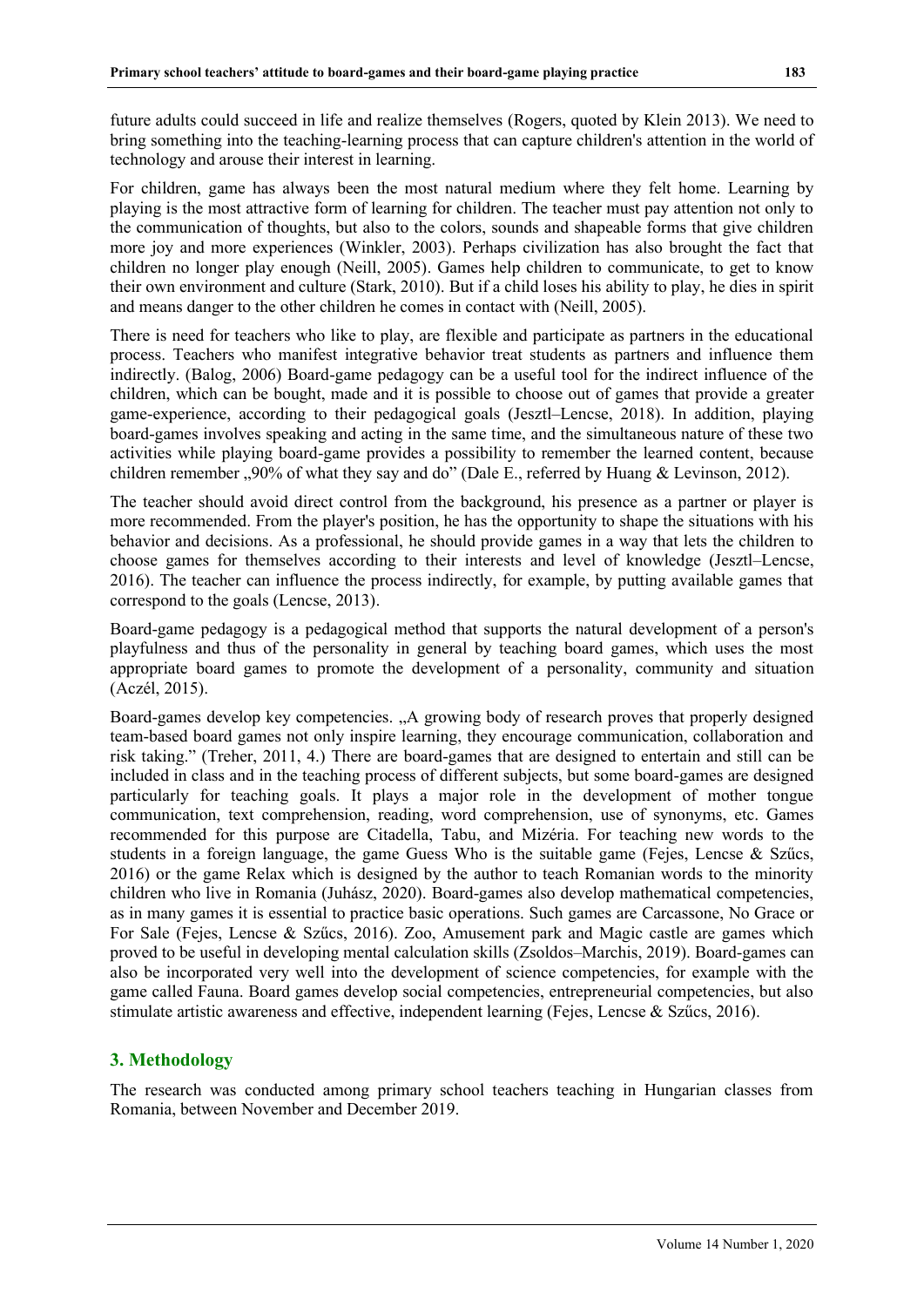#### **3. 1. The purpose of the research**

The purpose of this research is to study primary school teachers' attitude to board-games and their board-game playing habits.

#### **3.2. Research questions**

The aim of this research was to find answers for the following questions:

- 1. Do primary school teachers play board-games?
- 2. What is/are primary school teachers' favourite board-game/s?
- 3. Have primary school teachers used board-games in the classroom?
- 4. What board-games do primary school teachers use when teaching?
- 5. Why do they like to play the board-games they mentioned?

#### **3.3. Research tool**

The research tool was a questionnaire with more sections regarding board-games, developed by the author. For the present study, the part of the questionnaire that relates to teachers' attitude to boardgames, their board-game playing habits was selected. So, in addition to the 7 demographic questions, 14 questions were selected. From these 14 items 11 are closed questions (10 formulated as statements to be evaluated on a 5-point Likert scale and one multiple-choice question) and 3 open-ended questions.

#### **3.4. Participants**

The participans were 75 in-service primary school teachers who teach in Hungarian classes from Romania from 10 different counties. 57% of the teachers work in rural schools and 43% in urban schools. Most of the respondents (85%) teach in traditional schools on different grade level classes from preparatory class to  $4<sup>th</sup>$  grade (in Romania the primary school is 5 years: preparatory class, then from  $1<sup>st</sup>$  grade to  $4<sup>th</sup>$  grade). 21% of the respondents teach in mixed classes, these classes are usually in rural area schools where there are not enough pupils to form separate classes. Almost half of the respondents (44%) have a vast teaching experience, more than 20 years, and one fifth (20%) of the respondents between 16 and 20 years of experience (Figure 1). They are also well-qualified teachers, as 84% of the participants has a university level diploma and more than half (55%) of the respondents have obtained the  $1<sup>st</sup>$  grade certificate (see Figure 2).



**Figure 1.** *Respondents' teaching experience*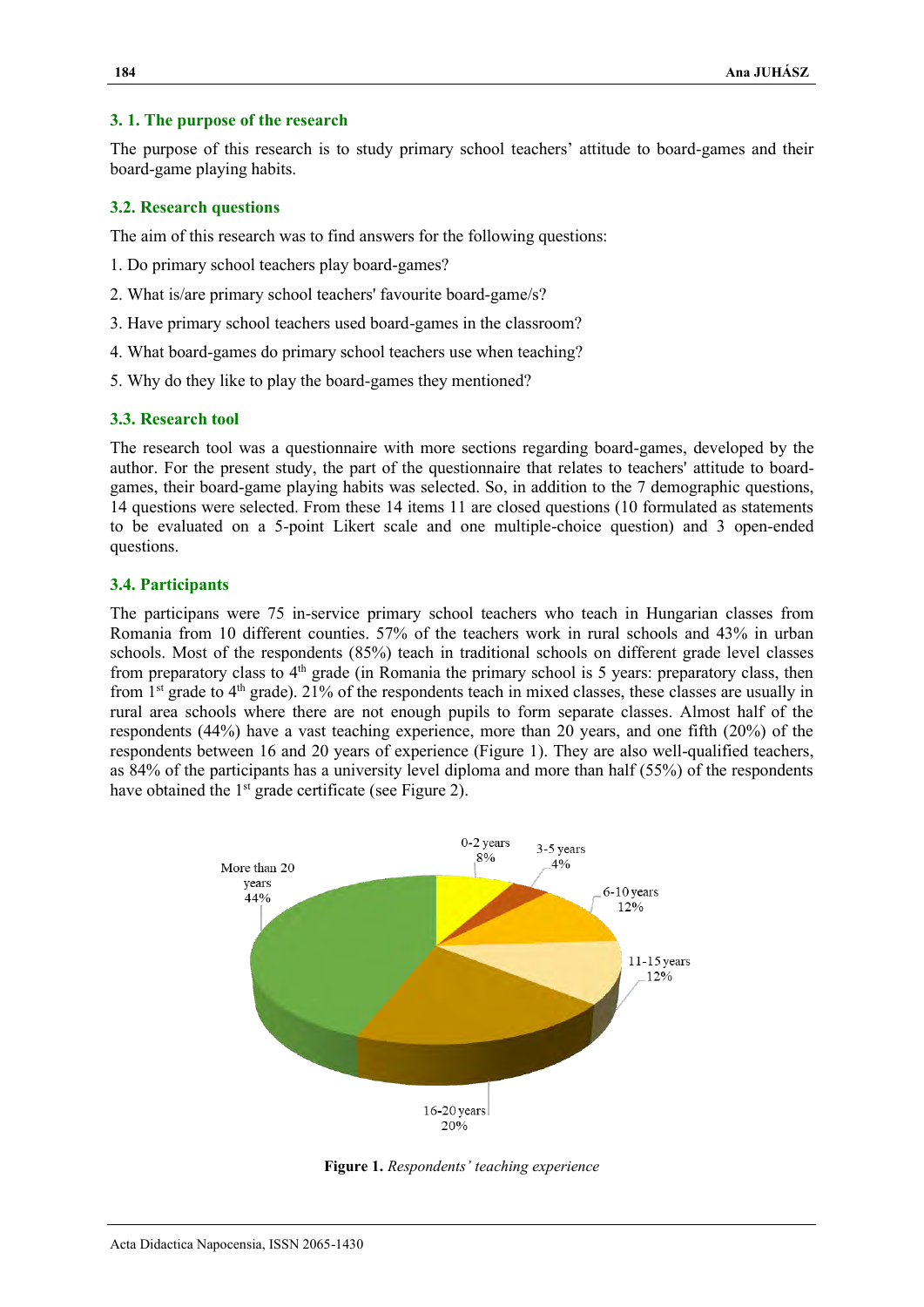

**Figure 2.** *Exams taken by the respondents* 

## **4. Results**

To find out participants' attitude to board-games and their board-game playing practice, 10 affirmations measured on a 5-level Likert scale (from 1 - not true at all for me to 5 - completely true for me) were formulated. The results are shown in Table 1. In this table in case of each affirmation the proportion of the participants who disagree with the statement (adding the percentages of those who ticked 1 and 2) and the proportion of the participants who agree with the statement (adding the percentages of those who ticked 4 and 5) is given. We can notice that the majority of teachers like to play board games (92% of the participants), they consider them being fun (90.6%), so they do not get bored of these games (93.3%). More than half of the teachers have board-games at home (64.4% of the participants) and they also have the right company for the game (60%). Even if the majority of the respondents likes board-game playing, the one fourth (28%) of them don't have time for this leisure activity and one fifth of them (18.6%) don't often play board-games. As regarding the type of boardgames they like to play, more than half of the participants (53.3%) prefer board games in which complex strategies need to be devised. This is somehow in contradiction with the result that only one fourth (24%) of the participants don't like board-games that depend mostly on luck. Table 1 also contains mean and standard deviation in case of each statement. We could observe that the highest mean obtained is for the affirmation "I like to play board-games.", followed by the affirmation "I enjoy playing board-games."

| <b>Statements</b>                                        | Disagree | Agree  | Mean | Standard  |
|----------------------------------------------------------|----------|--------|------|-----------|
|                                                          | $(\%)$   | $(\%)$ |      | deviation |
| I like to play board-games.                              | 1.3      | 92     | 4.55 | 0.70      |
| I get bored of board-games.                              | 93.3     | 2.6    | 1.27 | 0.74      |
| I do not have time to play board-games.                  | 36       | 28     | 2.78 | 1.03      |
| I have many interesting board-games.                     | 9.3      | 64     | 3.86 | 1.06      |
| I prefer board-games in which complex strategies need to | 14.6     | 53.3   | 3.51 | 0.94      |
| be devised.                                              |          |        |      |           |
| I do not have the right company for playing board-games. | 60       | 12     | 2.13 | 1.21      |
| I often play board-games.                                | 18.6     | 41.3   | 3.36 | 0.99      |
| I enjoy playing board-games.                             | 1.3      | 90.6   | 4.46 | 0.72      |
| It annoys me when I lose in board-games.                 | 84       | 2.6    | 1.71 | 0.81      |
| I don't like board games that depend mostly on luck.     | 38.6     | 24     | 2.76 | 1.15      |

**Table 1.** *Teachers's board-game playing practice*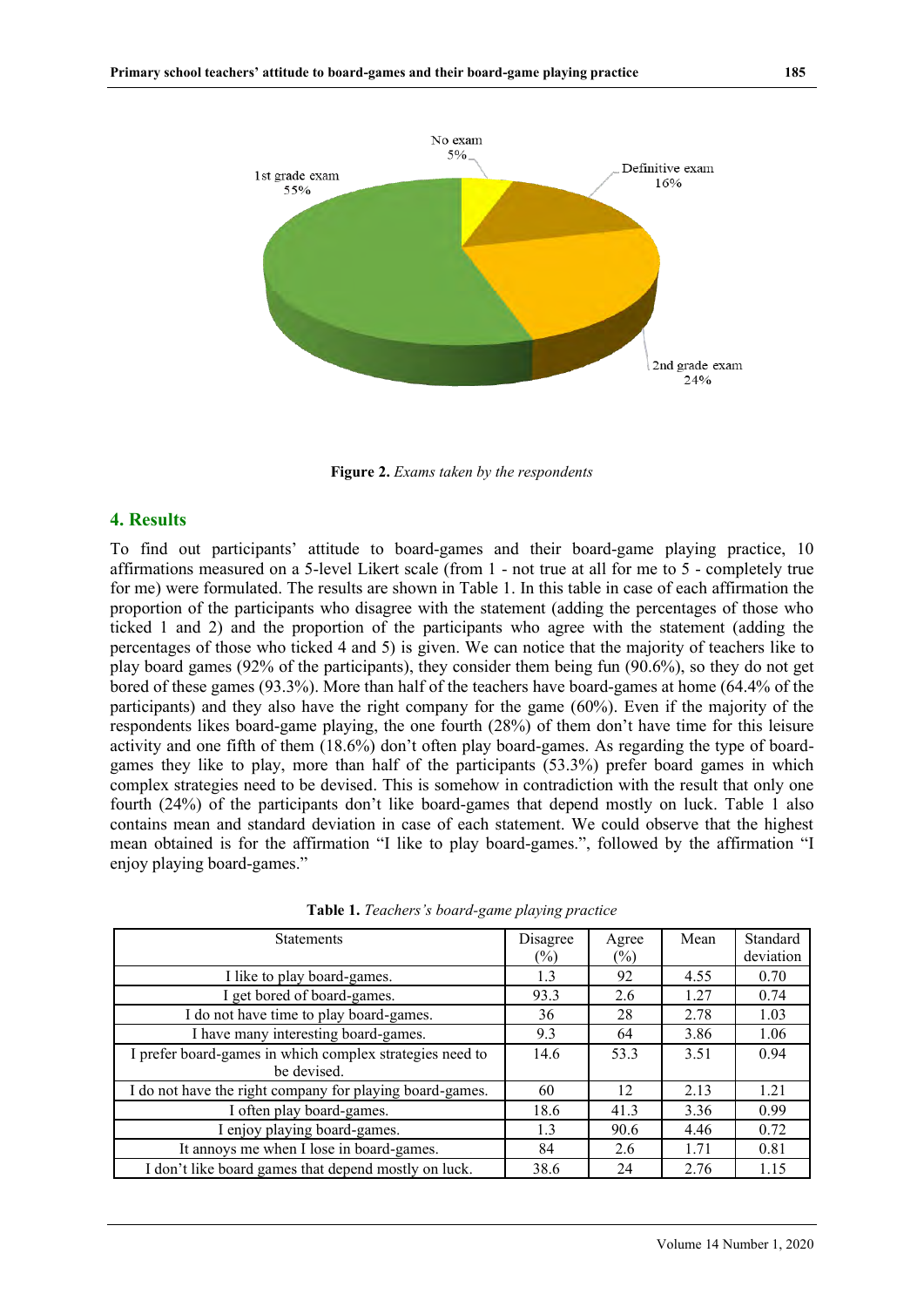Participants answered an open-ended question about what their favorite board-game is. The results were processed by a qualitative method. The frequency of occurrence in case of each mentioned game was counted.

The most popular board-games among teachers are: Activity (mentioned by 6 participants), Rummy (mentioned by 5 participants), Catan (mentioned by 4 participants), Brain Box (mentioned by 4 participants), Don't feel aggrieved, brother! (mentioned by 4 participants), Pseudonyms (mentioned by 3 participants), Monopoly (mentioned by 3 participants), Manage wisely! (mentioned by 3 participants), Dobble (mentioned by 2 participants), Dixit (mentioned by 2 participants), Tabu (mentioned by 2 participants), Cards (mentioned by 2 participants).

Other questions were if the teachers had already used board games in the teaching process and if they would bring the same games to class that they play as private persons. It turned out that 92% of teachers have already used board-games in the classroom. In both cases Activity occupies the first place. This game is the teachers' favorite and this is the game they use most often in the classroom too (14 participants). The second favorite is Brain Box (mentioned by 6 participants). The third game is Dixit (mentioned by 4 participants), the fourth is Domino (mentioned by 3 participants), Manage wisely! (mentioned by 3 participants), Tic Tac Bumm (mentioned by 3 participants), Don't feel aggrieved, brother! and Mill game (mentioned by 3 participants). The fifth is Dobble (mentioned by 2 participants), Rummy (mentioned by 2 participants), Scrabble (mentioned by 2 participants), Halli Galli (mentioned by 2 participants), Who am I? (mentioned by 2 participants), Uno (mentioned by 2 participants). In addition to these games, 8% of participants use home-made games.

Also, the reasons why participants like the board-games they mentioned were studied. Based on elementary school teachers' responses, board-games are fun (32%), teach logical thinking (21.3%), build teams (21.3%), help learning (16%), develop students' creativity (14.6%), develop attention  $(9.3\%)$ , are interesting  $(6.6\%)$ , get used to speed  $(6.6\%)$ , help to relax  $(5.3\%)$ , teach strategies  $(2.6\%)$ , are childhood favorites (2.6%). These positive aspects of the board-games are presented more from a player point of view in this study.

According to the results of an earlier study, primary school teachers consider the following advantages of using board-games in the process of teaching: it supports collaborative learning, develops problem solving skills, evokes deep learning based on curiosity, develops intrinsic motivation, promotes better comprehension skills, evokes active participation, develops important competencies such as decision making competency, develops responsibility, provides instant feedback among the players, provides the possibility to raise the status of marginalized children, provides connections between social life and the course material and helps the integration of STEM disciplines (Zsoldos–Marchis & Juhász, 2020).

## **5. Conclusions**

The majority of the participating elementary school teachers love board-games, of which 41.3% also play board games in their private life. Most of them bring these games to the classroom as well. Their favorite game is Activity as private persons, and they most often bring this game to the classroom as well. This game is followed by Brain Box, Dixit, and many other games that teachers use in the teaching-learning process. Interestingly, 8% of the participants use home-made games when teaching. Teachers love these games, because they are fun, teach logical thinking, make students creative, help them to relax, are team builders, motivate students to learn, get used to speed, develop attention, teach strategies, and are childhood favorites.

## **References**

Aczél, Z. (2015). *A társasjáték-pedagógia filozófiája.* [The philosophy of board-game pedagogy] Online: [http://tani-tani.info/a\\_tarsasjatek\\_pedagogia\\_filozofiaja](http://tani-tani.info/a_tarsasjatek_pedagogia_filozofiaja) (Last check: 03. 01. 2021.)

Balog, L. (2006). *Pedagógus szerep.* [Pedagogical role] Urbis Könyvkiadó, Budapest.